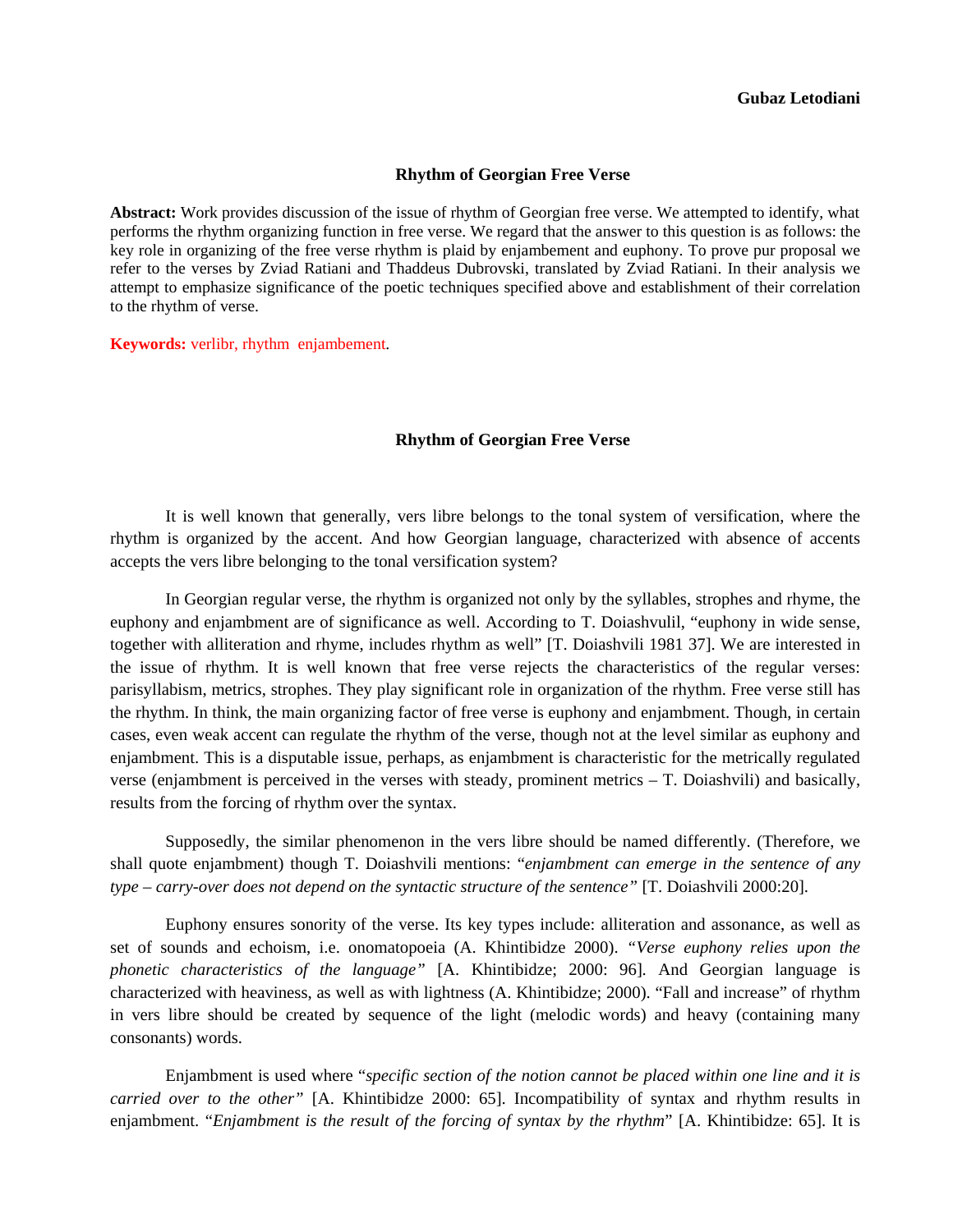defined by almost all researches in similar way. V. Zhirmunski wrote: *"Where the metric division does not coincide with the syntactic one, appears enjambment"; "enjambment is absence of coincidence of the stance with the syntactic section" – explains Tomashevski; I. Tinyanov also regards that enjambment us where the rhythmic line and syntactic set do not coincide with one another"; according to definition by Akaki Gatserelia, Enjambment is "carrying over of the end of one or another stance of the verse to the next stance, causing intonation conflict between the metrics and syntactic end of the stance"* [T. Doiashvili 2000 15-16].

Monograph by Temur Doiashvili "Enjembement" provides wide discussion of the enjambment as a concept and poetic technique. It specifies that there are three types of enjambment: by censure, stance and strophe. The most frequent of them is enjambment by stances. (And as the vers libre is amorphous with respect of strophe, no strophe "enjambment" cannot be identified in it). According to the author, "*definition of enjambment, as a rule, takes place by one parameter – from the positions of metric structure, logicalsemantic and completeness, or rhythmic-syntactic unity"* [T. Doiashvili, 2000:15]. In this case, the first one in relation with the free verse is not suitable as it has no metrics.

The mentioned work contains very interesting fact that "*enjambment is oriented towards conversational speech"* [T. Doiashvili 2000: 53]; *"Orientation towards prosaic intonation shows up in the verse in two respects: stylization of stylistically neutral prosaic intonation and stylization of the conversational speech"* [T. Doiashvili 2000: 53]. As it is well known, approach of the poetic speech with the conversational one is a frequent, even widespread phenomenon. In addition, conversational speech is characteristic for it and therefore, we regard that it is assumable that "enjambment" in free verse bears the logical-semantic and rhythmic-syntactic function. It should be into consideration as well that the vers libre is a verse of manipulative nature it may show the general characteristics of the verse sporadically.

Based on the above, we can offer that Georgian language easily accepts free verse; and through euphony and "enjambment" it ensures the rhythm. To reason the expressed conclusion, we shall discuss the verse by Zviad Ratiani "Window Friend".

(Even silence may be sophisticated) *Its long time* 

*Sun rays cannot penetrate into its wrinkles*. Days became shorter, as the nights. *Its long time* 

*Everyday* – I watch it – it sits

And exposes to sun its death. *It's long time* 

*Neither to sun and nor to the moon rays can dare* 

*Into its wrinkles –* labyrinth.

*It's long time* 

*Its face maintained two eyes,* 

Like to boring guests at the empty table,

Already cleared by the lady of house

And left one glass for each and a bottle.

Two eyes, in which the world still turns over the world by inertia,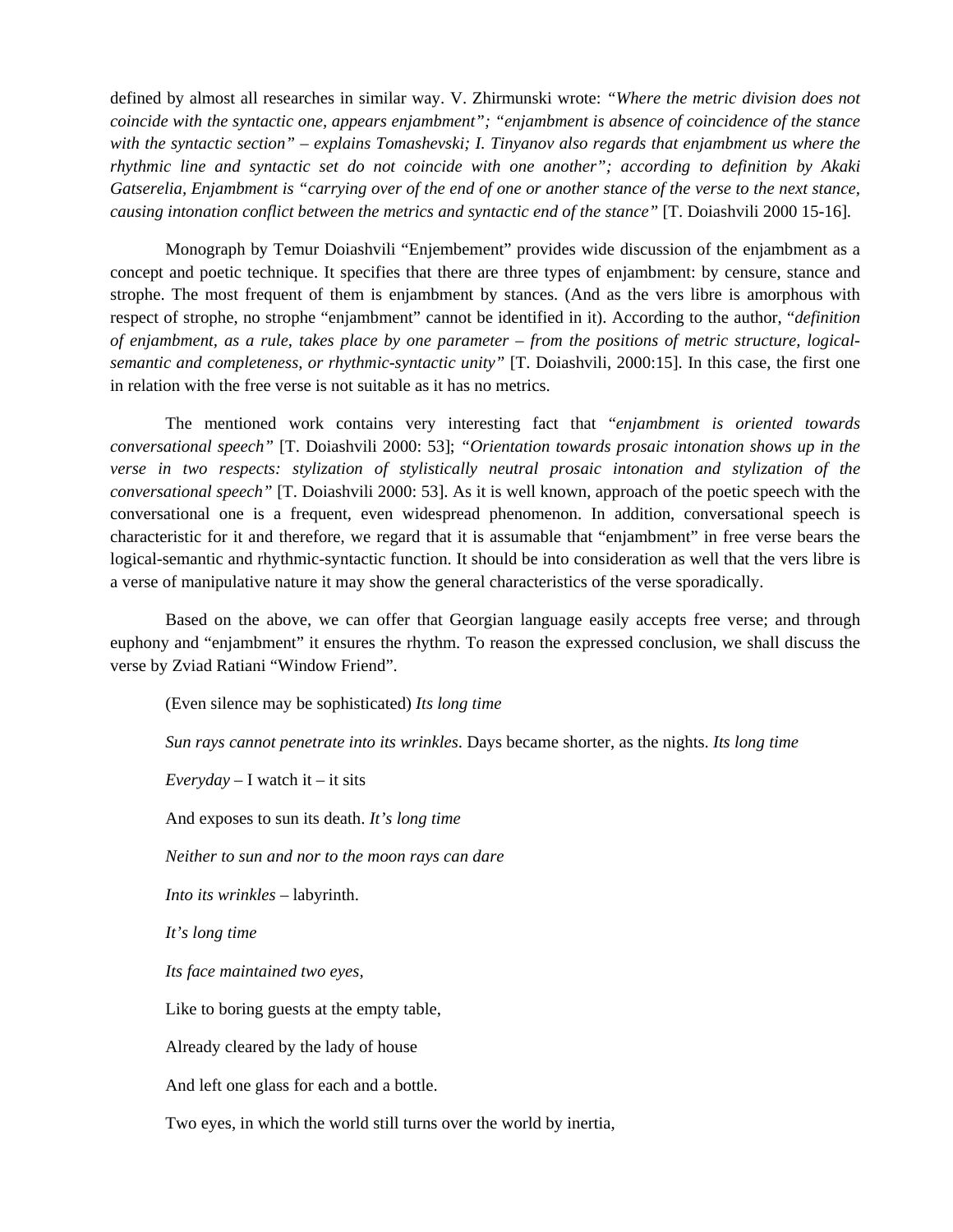As wheel of the broken bicycle –

As though the time stumbled,

But did not fall down, went on and here it is, the window,

Window of the house in front; and she cannot be seen, an old,

But I know, she is still there,

I cannot see her but I know, she is still there:

She was by the window for so long that naturally, she got transparency of the glass.

In this verse, "enjambment" plays the greatest role. As we can see, the highlighted words belong to the same syntactic structure, but they are divided and placed in the different lines. And this emphasizes not only sense of rhythm but the contents as well. As T. Doiashvili has mentioned in his study, *"Expressive function of enjambment is revealed in strengthening of the speech expressiveness. It discloses the author's, poet's attitude with respect of the narrated fact and phenomenon"* [T. Doiashvili 2000; 43]. Let us make closer look: two sentences expressing one and the same are dislocated on the lines differently:

1. (Even silence may be sophisticated) *It's long time* 

*Sun rays cannot penetrate into its wrinkles*.

2. *It's long time* 

*Neither to sun and nor to the moon rays can dare* 

*Into its wrinkles –* labyrinth.

First sentence is divided into two parts, the other is distributed on three lines. In both cases the phrase – "It's long time" – is highlighted. In the second sentence the words "in its wrinkles" attract attention.

Sequence of the sounds bear significant function in organizing of the rhythm. Let us discuss the following lines:

"Two eyes, in which the world still turns over the world by inertia,

As wheel of the broken bicycle".

Alliteration of sound "r" is apparent here. This part of the verse makes the pace of the rhythm more prominent. In addition, the semantic meaning is of significance as well.

Enjambment is regarded is an intentional poetical techniques. Therefore, in our opinion, it should be logical to propose that free verse, as the poetry of sense, recognizes "enjambment" as one of the most important stylistic means. To illustrate the significance added by the poet to "enjambment", we would like to offer the extract from the canonic verse by Zviad Ratiani and also his (Zviad Ratiani's) translation of the verse by Polish poet Tadeusz Dabrovski.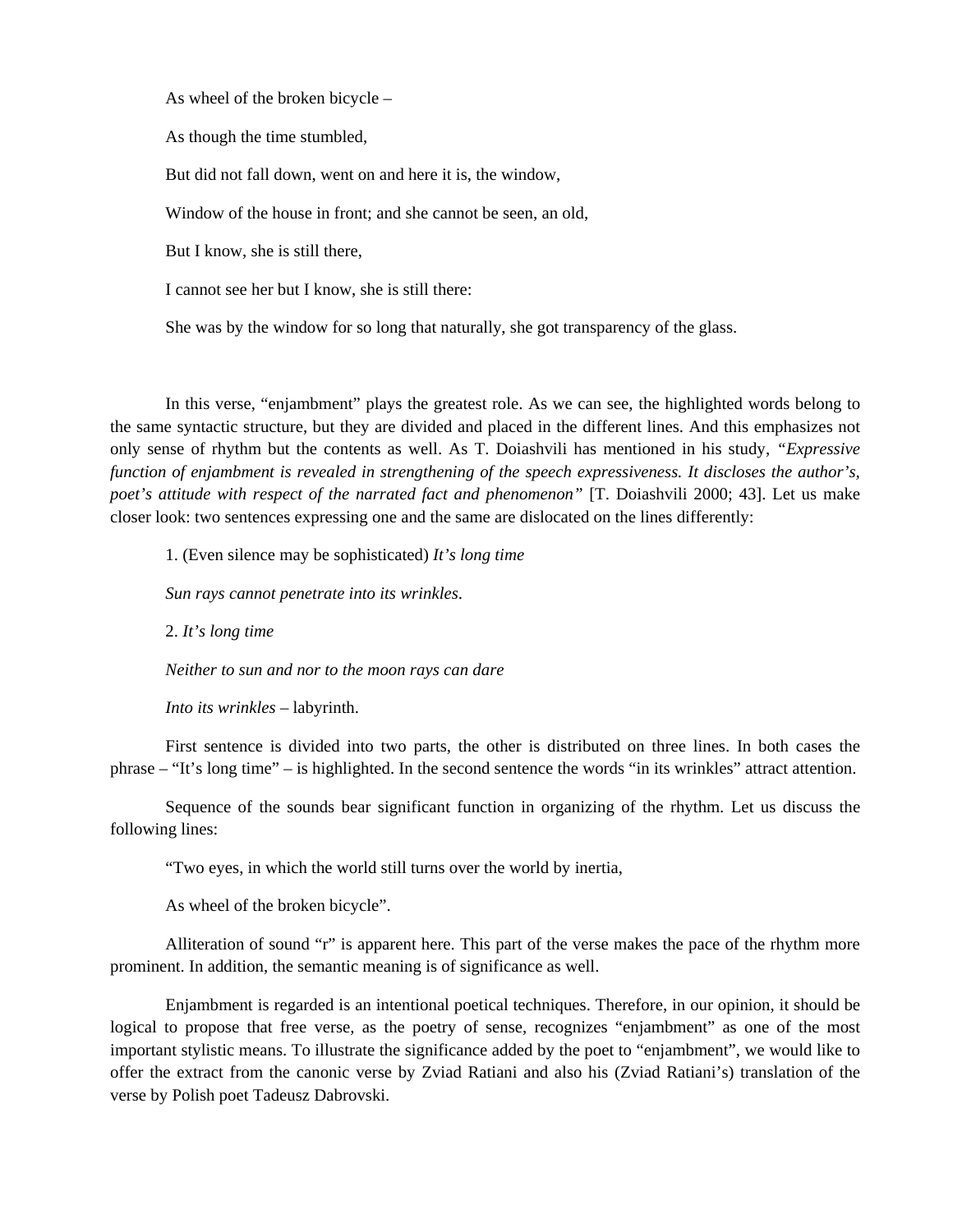## "Morning Song"

Cannot heat the frozen engine in cold night.

Which bored the driver; *even single leave* 

*Cannot be covered*; my song

Cannot ever be eaten like the bread, cannot *be porn* 

*On the grave as a wine*, and cannot lie down as *Eva, Monroe, Hetaera* 

*With the excited man*; and *cannot return the lost leg to the veteran.* Every day on the

Balcony of ninth floor I wait for the swallows.

Highlighted words show the cases of enjambment. It is clear that the rhythm of the verse depends upon the poetic techniques of enjambment. And now, let us see, how "enjambment" is revealed in Georgian translation of free verse.

\*\*\*

Word apple does not contain any truth

About apple, as well as about its shape,

Aroma, color

Or taste. The truth cannot be seen, smelled

And even not bitten. Said *apple* cannot be eaten.

*Between apple* and real *apple* 

*There is an apple.* Distance between a word *death* 

*And death is much larger and* there *is* 

*Life.* And word *truth and truth* 

 *Between them* 

*There is death*.

As we can see, one sentence is divided on four lines, but it is not emphasized. It could not be regarded as enjambment as each stance is a completed unit. And this creates the effect of suddenness. The situation is different in the second part of the verse. Here each stance is completed thought and the phrases and words bearing significant role are "carried-over" for understanding of the sense of the text. And enjambment, as a poetic technique is applied for the purpose of emphasizing the significant passages. Structural dividing of the verse should be particularly noted: it consists of two parts. First part offers discussion about one particular object, concept (apple) – this is some kind of preparation for the second part. Second part at first presents the conclusion of the discussion provided earlier. After that the main thing to be said by the verse is stated. Hence, this verse could be regarded as a text on text, i.e. it is built by collage